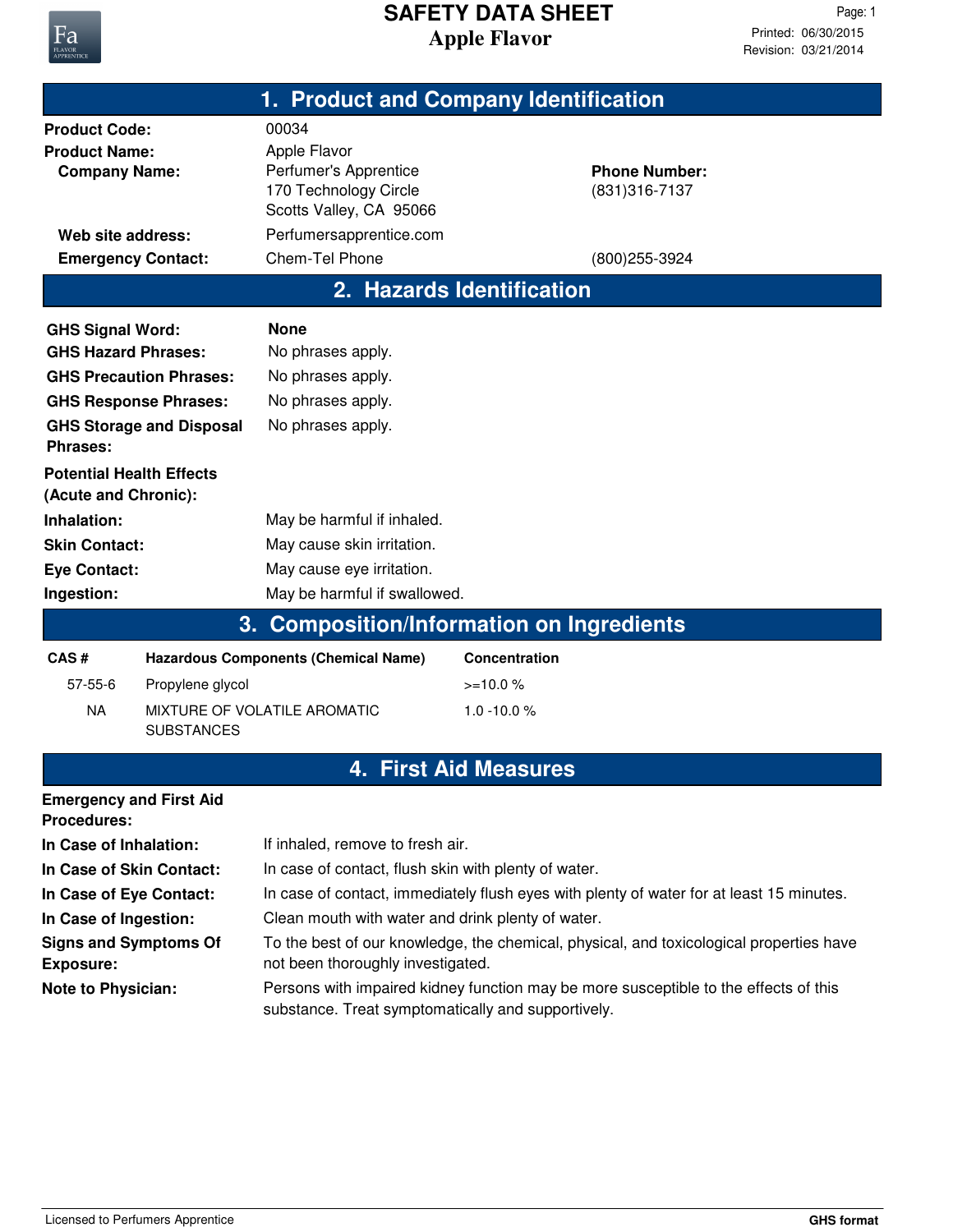|                                                                                                   |                                   |                                                                                                                                                                                                                                                                                                                                  | 5. Fire Fighting Measures             |                                                                                                         |                     |  |
|---------------------------------------------------------------------------------------------------|-----------------------------------|----------------------------------------------------------------------------------------------------------------------------------------------------------------------------------------------------------------------------------------------------------------------------------------------------------------------------------|---------------------------------------|---------------------------------------------------------------------------------------------------------|---------------------|--|
| <b>Flash Pt:</b>                                                                                  |                                   | > 200.00 F                                                                                                                                                                                                                                                                                                                       |                                       |                                                                                                         |                     |  |
| <b>Explosive Limits:</b>                                                                          |                                   | LEL:                                                                                                                                                                                                                                                                                                                             | UEL:                                  |                                                                                                         |                     |  |
| <b>Autoignition Pt:</b>                                                                           |                                   |                                                                                                                                                                                                                                                                                                                                  |                                       |                                                                                                         |                     |  |
|                                                                                                   |                                   |                                                                                                                                                                                                                                                                                                                                  |                                       | Suitable Extinguishing Media: Use water spray, dry chemical, carbon dioxide, or alcohol-resistant foam. |                     |  |
| <b>Fire Fighting Instructions:</b>                                                                |                                   | As in any fire, wear a self-contained breathing apparatus in pressure-demand,<br>MSHA/NIOSH (approved or equivalent), and full protective gear.                                                                                                                                                                                  |                                       |                                                                                                         |                     |  |
| Hazards:                                                                                          | <b>Flammable Properties and</b>   |                                                                                                                                                                                                                                                                                                                                  |                                       |                                                                                                         |                     |  |
|                                                                                                   |                                   |                                                                                                                                                                                                                                                                                                                                  | <b>6. Accidental Release Measures</b> |                                                                                                         |                     |  |
| <b>Protective Precautions,</b><br><b>Protective Equipment and</b><br><b>Emergency Procedures:</b> |                                   | Ensure adequate ventilation.                                                                                                                                                                                                                                                                                                     |                                       |                                                                                                         |                     |  |
|                                                                                                   | <b>Environmental Precautions:</b> | Avoid release to the environment.                                                                                                                                                                                                                                                                                                |                                       |                                                                                                         |                     |  |
| <b>Steps To Be Taken In Case</b><br><b>Material Is Released Or</b><br>Spilled:                    |                                   | Dike to collect large liquid spills.                                                                                                                                                                                                                                                                                             |                                       |                                                                                                         |                     |  |
|                                                                                                   |                                   |                                                                                                                                                                                                                                                                                                                                  | 7. Handling and Storage               |                                                                                                         |                     |  |
| Handling:                                                                                         | <b>Precautions To Be Taken in</b> | Wash thoroughly after handling.                                                                                                                                                                                                                                                                                                  |                                       |                                                                                                         |                     |  |
| Storing:                                                                                          | <b>Precautions To Be Taken in</b> | incompatible substances.                                                                                                                                                                                                                                                                                                         |                                       | Store in a tightly closed container. Store in a cool, dry, well-ventilated area away from               |                     |  |
|                                                                                                   | 8.                                |                                                                                                                                                                                                                                                                                                                                  |                                       | <b>Exposure Controls/Personal Protection</b>                                                            |                     |  |
| CAS#                                                                                              | <b>Partial Chemical Name</b>      |                                                                                                                                                                                                                                                                                                                                  | <b>OSHA TWA</b>                       | <b>ACGIH TWA</b>                                                                                        | <b>Other Limits</b> |  |
| $57 - 55 - 6$                                                                                     | Propylene glycol                  |                                                                                                                                                                                                                                                                                                                                  |                                       |                                                                                                         |                     |  |
| <b>NA</b>                                                                                         | <b>SUBSTANCES</b>                 | MIXTURE OF VOLATILE AROMATIC                                                                                                                                                                                                                                                                                                     |                                       |                                                                                                         |                     |  |
| <b>Respiratory Equipment</b><br>(Specify Type):                                                   |                                   | If exposure limits are exceeded or irritation is experienced, NIOSH/MSHA approved<br>respiratory protection should be worn. Positive-pressure supplied air respirators may be<br>required for high airborne contaminant concentrations. Respiratory protection must be<br>provided in accordance with current local regulations. |                                       |                                                                                                         |                     |  |
| <b>Eye Protection:</b>                                                                            |                                   | Safety glasses.                                                                                                                                                                                                                                                                                                                  |                                       |                                                                                                         |                     |  |
| <b>Protective Gloves:</b>                                                                         |                                   |                                                                                                                                                                                                                                                                                                                                  |                                       |                                                                                                         |                     |  |
| <b>Other Protective Clothing:</b>                                                                 |                                   | Wear suitable protective clothing.                                                                                                                                                                                                                                                                                               |                                       |                                                                                                         |                     |  |
| <b>Engineering Controls</b><br>(Ventilation etc.):                                                |                                   | Safety shower and eye bath.                                                                                                                                                                                                                                                                                                      |                                       |                                                                                                         |                     |  |
| Work/Hygienic/Maintenance<br><b>Practices:</b>                                                    |                                   | Wash thoroughly after handling. Wash contaminated clothing before reuse.                                                                                                                                                                                                                                                         |                                       |                                                                                                         |                     |  |

Fa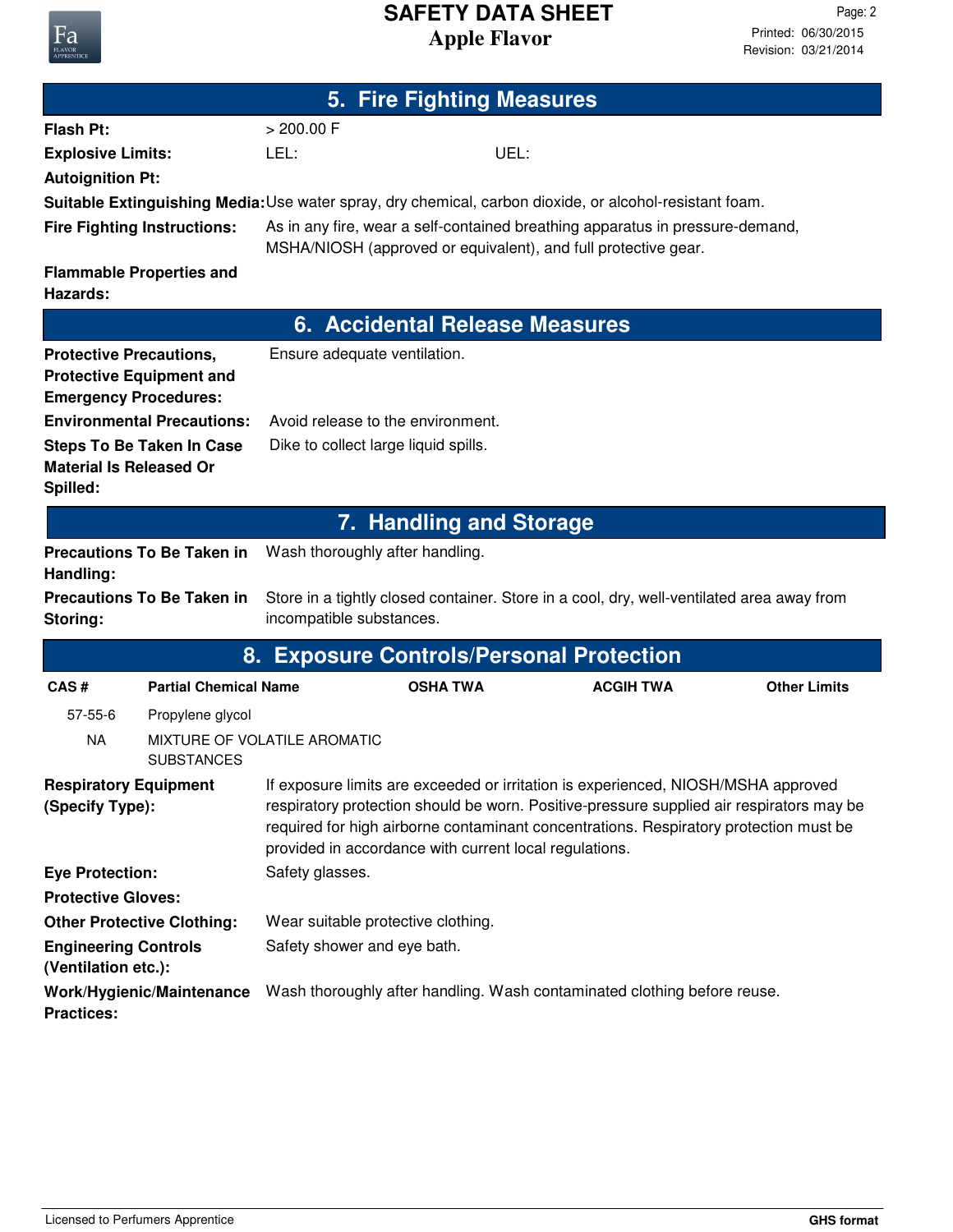

|                                                                | 9. Physical and Chemical Properties                                                                                                                                                                                                                                                                                                                                                                                                                                                                    |  |  |
|----------------------------------------------------------------|--------------------------------------------------------------------------------------------------------------------------------------------------------------------------------------------------------------------------------------------------------------------------------------------------------------------------------------------------------------------------------------------------------------------------------------------------------------------------------------------------------|--|--|
| <b>Physical States:</b>                                        | [X] Liquid<br>[ ] Solid<br>[ ] Gas                                                                                                                                                                                                                                                                                                                                                                                                                                                                     |  |  |
| <b>Appearance and Odor:</b>                                    | Clear Colorless.<br>Apple.                                                                                                                                                                                                                                                                                                                                                                                                                                                                             |  |  |
| <b>Melting Point:</b>                                          |                                                                                                                                                                                                                                                                                                                                                                                                                                                                                                        |  |  |
| <b>Boiling Point:</b>                                          |                                                                                                                                                                                                                                                                                                                                                                                                                                                                                                        |  |  |
| <b>Autoignition Pt:</b>                                        |                                                                                                                                                                                                                                                                                                                                                                                                                                                                                                        |  |  |
| <b>Flash Pt:</b>                                               | > 200.00 F                                                                                                                                                                                                                                                                                                                                                                                                                                                                                             |  |  |
| <b>Explosive Limits:</b>                                       | LEL:<br>UEL:<br>1.0406<br>at 22.0 C                                                                                                                                                                                                                                                                                                                                                                                                                                                                    |  |  |
| Specific Gravity (Water $= 1$ ):<br>Vapor Pressure (vs. Air or |                                                                                                                                                                                                                                                                                                                                                                                                                                                                                                        |  |  |
| $mm Hg$ :<br>Vapor Density (vs. $Air = 1$ ):                   |                                                                                                                                                                                                                                                                                                                                                                                                                                                                                                        |  |  |
| <b>Evaporation Rate:</b>                                       |                                                                                                                                                                                                                                                                                                                                                                                                                                                                                                        |  |  |
| <b>Solubility in Water:</b>                                    |                                                                                                                                                                                                                                                                                                                                                                                                                                                                                                        |  |  |
| <b>Percent Volatile:</b>                                       |                                                                                                                                                                                                                                                                                                                                                                                                                                                                                                        |  |  |
|                                                                | <b>10. Stability and Reactivity</b>                                                                                                                                                                                                                                                                                                                                                                                                                                                                    |  |  |
| <b>Stability:</b>                                              | Unstable [ ]<br>Stable [X]                                                                                                                                                                                                                                                                                                                                                                                                                                                                             |  |  |
| <b>Conditions To Avoid -</b><br>Instability:                   | Excess heat, moist air, Incompatible materials, ignition sources.                                                                                                                                                                                                                                                                                                                                                                                                                                      |  |  |
|                                                                | <b>Incompatibility - Materials To</b> Strong oxidizing agents, Strong reducing agents, Strong acids, Reducing agents.                                                                                                                                                                                                                                                                                                                                                                                  |  |  |
| Avoid:                                                         |                                                                                                                                                                                                                                                                                                                                                                                                                                                                                                        |  |  |
| <b>Byproducts:</b>                                             | Hazardous Decomposition Or Carbon monoxide, Carbon dioxide, irritating and toxic fumes and gases.                                                                                                                                                                                                                                                                                                                                                                                                      |  |  |
| <b>Possibility of Hazardous</b><br><b>Reactions:</b>           | Will occur $\lceil \quad \rceil$<br>Will not occur [X]                                                                                                                                                                                                                                                                                                                                                                                                                                                 |  |  |
| <b>Conditions To Avoid -</b>                                   |                                                                                                                                                                                                                                                                                                                                                                                                                                                                                                        |  |  |
| <b>Hazardous Reactions:</b>                                    |                                                                                                                                                                                                                                                                                                                                                                                                                                                                                                        |  |  |
| 11. Toxicological Information                                  |                                                                                                                                                                                                                                                                                                                                                                                                                                                                                                        |  |  |
| <b>Toxicological Information:</b>                              | This mixture has not been subjected to toxicological testing but has been blended from<br>materials with established toxicological bibliographies. In view of the difficulty of using<br>current standard toxicological evaluation techniques to predict potential hazards to<br>susceptible individuals or arising from unforeseeable potentiation, this preparation should<br>be considererd and handled as if it displayed health hazards and consequently treated<br>with all possible precaution. |  |  |
| Carcinogenicity:                                               | NTP? No<br>IARC Monographs? No<br><b>OSHA Regulated? No</b>                                                                                                                                                                                                                                                                                                                                                                                                                                            |  |  |
|                                                                | <b>12. Ecological Information</b>                                                                                                                                                                                                                                                                                                                                                                                                                                                                      |  |  |
| <b>General Ecological</b><br>Information:                      | This mixture as a whole has not been subjected to ecotoxicological testing. In view of the<br>difficulty of using current standard ecotoxicological evaluation techniques to predict the<br>impact of particular modes of release on vulnerable or localized parts of the ecosystem,<br>this preparation should be considered and handled as if it displayed potential<br>environmental hazards, and treated in consequence with all possible precaution.                                              |  |  |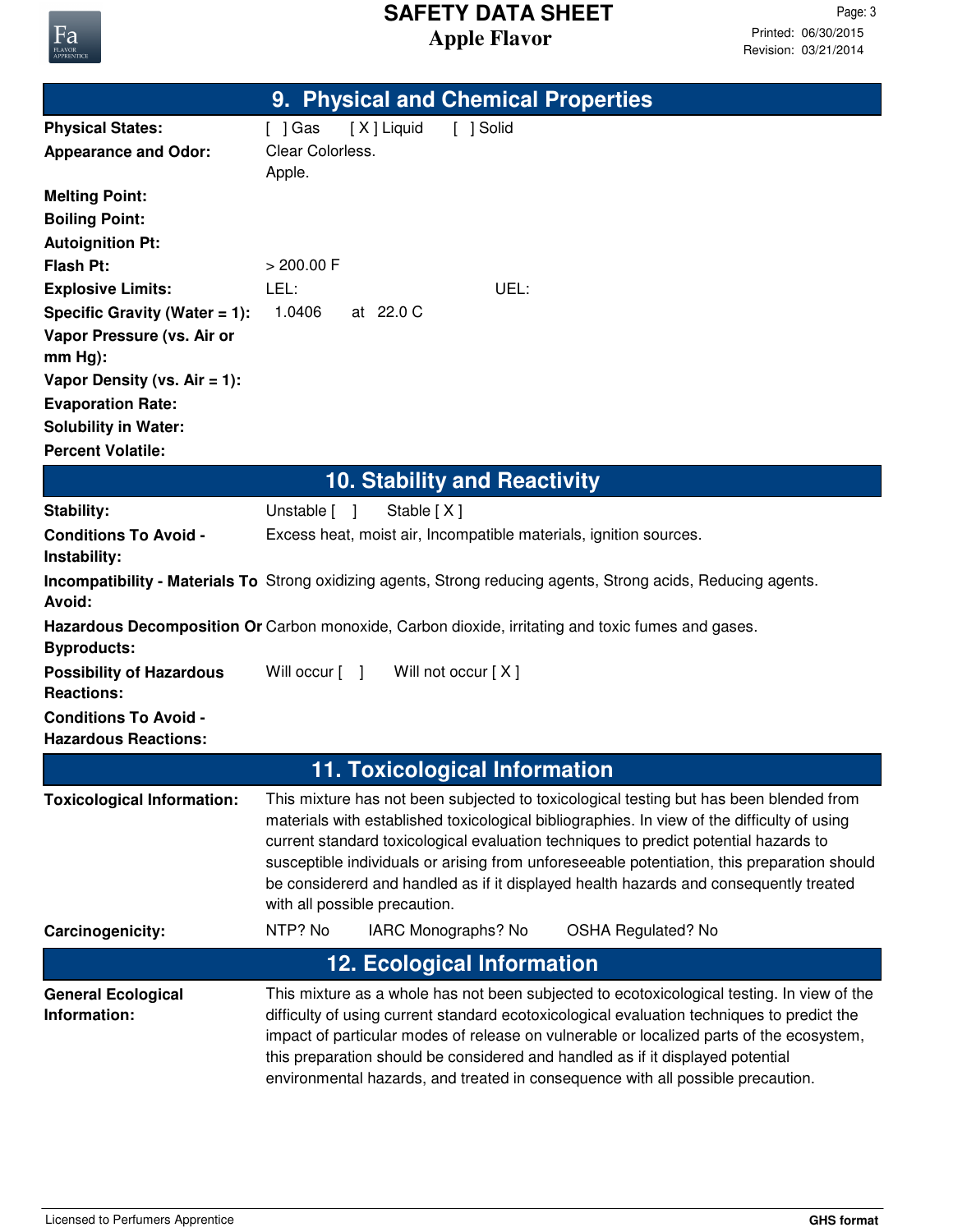

|                                                                                                                                                                                                                                                                                                                                             |                                                                            |                                                                       |  | <b>13. Disposal Considerations</b>                          |                                                                                   |                                                                                                                                                                                                                                                                                                                                                                            |
|---------------------------------------------------------------------------------------------------------------------------------------------------------------------------------------------------------------------------------------------------------------------------------------------------------------------------------------------|----------------------------------------------------------------------------|-----------------------------------------------------------------------|--|-------------------------------------------------------------|-----------------------------------------------------------------------------------|----------------------------------------------------------------------------------------------------------------------------------------------------------------------------------------------------------------------------------------------------------------------------------------------------------------------------------------------------------------------------|
| <b>Waste Disposal Method:</b>                                                                                                                                                                                                                                                                                                               |                                                                            |                                                                       |  | regional, or local regulations for additional requirements. | whether the altered material is a hazardous waste. Consult the appropriate state, | This material, as supplied, is not a hazardous waste according to Federal regulations (40<br>CFR 261). This material could become a hazardous waste if it is mixed with or otherwise<br>comes in contact with a hazardous waste, if chemical additions are made to this material,<br>or if the material is processed or otherwise altered. Consult 40 CFR 261 to determine |
|                                                                                                                                                                                                                                                                                                                                             |                                                                            |                                                                       |  | <b>14. Transport Information</b>                            |                                                                                   |                                                                                                                                                                                                                                                                                                                                                                            |
| <b>GHS Classification:</b>                                                                                                                                                                                                                                                                                                                  |                                                                            | No GHS classifications apply.                                         |  |                                                             |                                                                                   |                                                                                                                                                                                                                                                                                                                                                                            |
|                                                                                                                                                                                                                                                                                                                                             | <b>LAND TRANSPORT (US DOT):</b>                                            |                                                                       |  |                                                             |                                                                                   |                                                                                                                                                                                                                                                                                                                                                                            |
| <b>DOT Hazard Class:</b><br><b>UN/NA Number:</b>                                                                                                                                                                                                                                                                                            | <b>LAND TRANSPORT (Canadian TDG):</b><br><b>TDG Shipping Name:</b>         | <b>DOT Proper Shipping Name: Not Regulated.</b><br>Not Regulated.     |  |                                                             |                                                                                   |                                                                                                                                                                                                                                                                                                                                                                            |
|                                                                                                                                                                                                                                                                                                                                             |                                                                            |                                                                       |  |                                                             |                                                                                   |                                                                                                                                                                                                                                                                                                                                                                            |
|                                                                                                                                                                                                                                                                                                                                             | <b>LAND TRANSPORT (European ADR/RID):</b><br><b>ADR/RID Shipping Name:</b> | Not Regulated.                                                        |  |                                                             |                                                                                   |                                                                                                                                                                                                                                                                                                                                                                            |
|                                                                                                                                                                                                                                                                                                                                             | <b>MARINE TRANSPORT (IMDG/IMO):</b>                                        |                                                                       |  |                                                             |                                                                                   |                                                                                                                                                                                                                                                                                                                                                                            |
|                                                                                                                                                                                                                                                                                                                                             | <b>IMDG/IMO Shipping Name:</b>                                             | Not Regulated.                                                        |  |                                                             |                                                                                   |                                                                                                                                                                                                                                                                                                                                                                            |
|                                                                                                                                                                                                                                                                                                                                             | AIR TRANSPORT (ICAO/IATA):                                                 |                                                                       |  |                                                             |                                                                                   |                                                                                                                                                                                                                                                                                                                                                                            |
|                                                                                                                                                                                                                                                                                                                                             | <b>ICAO/IATA Shipping Name:</b>                                            | Not Regulated.                                                        |  |                                                             |                                                                                   |                                                                                                                                                                                                                                                                                                                                                                            |
|                                                                                                                                                                                                                                                                                                                                             |                                                                            |                                                                       |  | <b>15. Regulatory Information</b>                           |                                                                                   |                                                                                                                                                                                                                                                                                                                                                                            |
|                                                                                                                                                                                                                                                                                                                                             |                                                                            | EPA SARA (Superfund Amendments and Reauthorization Act of 1986) Lists |  |                                                             |                                                                                   |                                                                                                                                                                                                                                                                                                                                                                            |
| CAS#                                                                                                                                                                                                                                                                                                                                        |                                                                            | <b>Hazardous Components (Chemical Name)</b>                           |  | S. 302 (EHS)                                                | S. 304 RQ                                                                         | S. 313 (TRI)                                                                                                                                                                                                                                                                                                                                                               |
| $57 - 55 - 6$                                                                                                                                                                                                                                                                                                                               | Propylene glycol                                                           |                                                                       |  | No                                                          | No                                                                                | No.                                                                                                                                                                                                                                                                                                                                                                        |
| <b>NA</b>                                                                                                                                                                                                                                                                                                                                   | <b>SUBSTANCES</b>                                                          | MIXTURE OF VOLATILE AROMATIC                                          |  | No                                                          | No                                                                                | No                                                                                                                                                                                                                                                                                                                                                                         |
| <b>This material meets the EPA</b> [ ] Yes [X] No Acute (immediate) Health Hazard<br>'Hazard Categories' defined [ ] Yes [X] No Chronic (delayed) Health Hazard<br>for SARA Title III Sections<br>[ ] Yes [X] No Fire Hazard<br>[ ] Yes [X] No Sudden Release of Pressure Hazard<br>311/312 as indicated:<br>[ ] Yes [X] No Reactive Hazard |                                                                            |                                                                       |  |                                                             |                                                                                   |                                                                                                                                                                                                                                                                                                                                                                            |
| CAS#                                                                                                                                                                                                                                                                                                                                        |                                                                            | <b>Hazardous Components (Chemical Name)</b>                           |  | <b>Other US EPA or State Lists</b>                          |                                                                                   |                                                                                                                                                                                                                                                                                                                                                                            |
| $57 - 55 - 6$<br><b>NA</b>                                                                                                                                                                                                                                                                                                                  | Propylene glycol<br><b>SUBSTANCES</b>                                      | MIXTURE OF VOLATILE AROMATIC                                          |  |                                                             |                                                                                   |                                                                                                                                                                                                                                                                                                                                                                            |
| CAS#<br>$57 - 55 - 6$                                                                                                                                                                                                                                                                                                                       | Propylene glycol                                                           | <b>Hazardous Components (Chemical Name)</b>                           |  | <b>International Regulatory Lists</b><br>REACH: (R), (P)    |                                                                                   |                                                                                                                                                                                                                                                                                                                                                                            |
| <b>NA</b>                                                                                                                                                                                                                                                                                                                                   | <b>SUBSTANCES</b>                                                          | MIXTURE OF VOLATILE AROMATIC                                          |  |                                                             |                                                                                   |                                                                                                                                                                                                                                                                                                                                                                            |